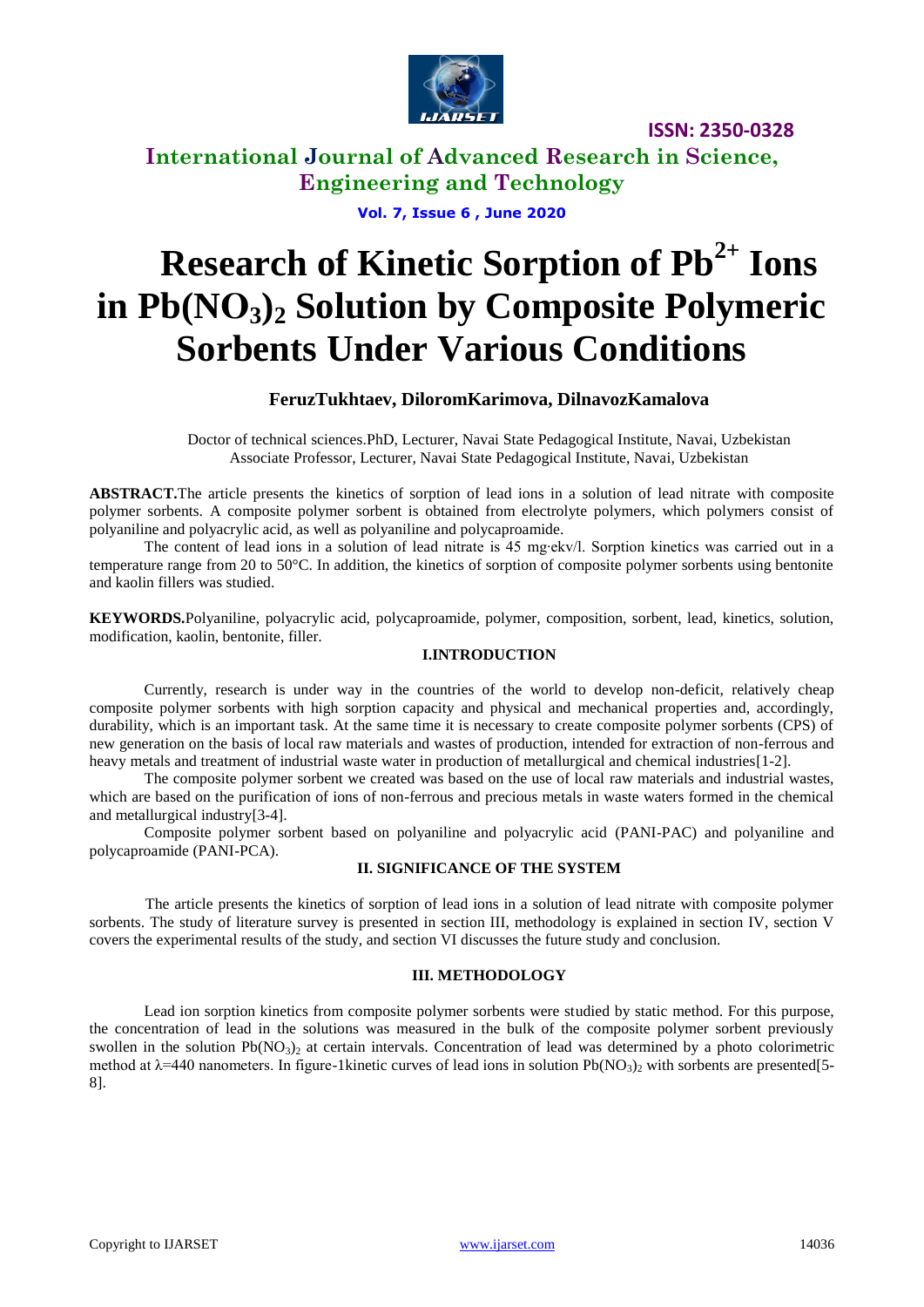

### **ISSN: 2350-0328 International Journal of Advanced Research in Science, Engineering and Technology**

### **Vol. 7, Issue 6 , June 2020**





Figure-1 shows that in the initial stages this process proceeds very quickly, then it slows down and the effect of blocking is observed. The sorption rate depends on the structure of functional groups in the polymer.

The nature of the functional group of the used sorbents has a great influence on their complexing ability with lead ions. It can be seen that the modified Polyaniline and polyacrylic acid (PANI-PAC) adsorbs lead at a higher rate than the sorbents polyaniline and polycaproamide (PANI-PCA)[9].

The sorption rate of composite polymer sorbents is high in the first 30 minutes, i.e. PANI-PAC sorption kinetics is 1,2 mg-ekv/gin 10 minutes, in PANI-PCA 0,75 mg-ekv/g in 20 minutes PANI-PAC 1,55 mg-ekv/g, 1,25 mg-ekv/gin PANI-PCA, PANI-PAC 1,65 mg-ekv/g for 30 minutes, 1,45 mg-ekv/g in PANI-PCA, after 40 minutes PANI-PAC 1,75 mg-ekv/g, PANI-PCA 1,5 mg-ekv/g, PANI-PAC 1,78 mg-ekv/g in 50 minutes, PANI-PCA 1,58 mgekv/g PANI-PAC after 60 minutes was 1,78 mg-ekv/g, while PANI-PCA was 1,58 mg-ekv/g.

#### **IV. EXPERIMENTAL RESULTS**

The results of the research, that the sorption of lead ions with sorbents depends not only on the contact time, but also on temperature. Figures 2-3 show the effect of temperature on the complexation process of lead with modified PANI-PAC and PANI-PCA.

3 mg-ekv/g  $\overline{2}$  $\overline{\mathcal{L}}$ ъĥ - 1 1  $-50^{\circ}$ C  $40^{\circ}$ C  $30^{\circ}$ C  $20^{\circ}C$ 0 20 30 40 50  $\overline{0}$ 10 60 Time, t, min

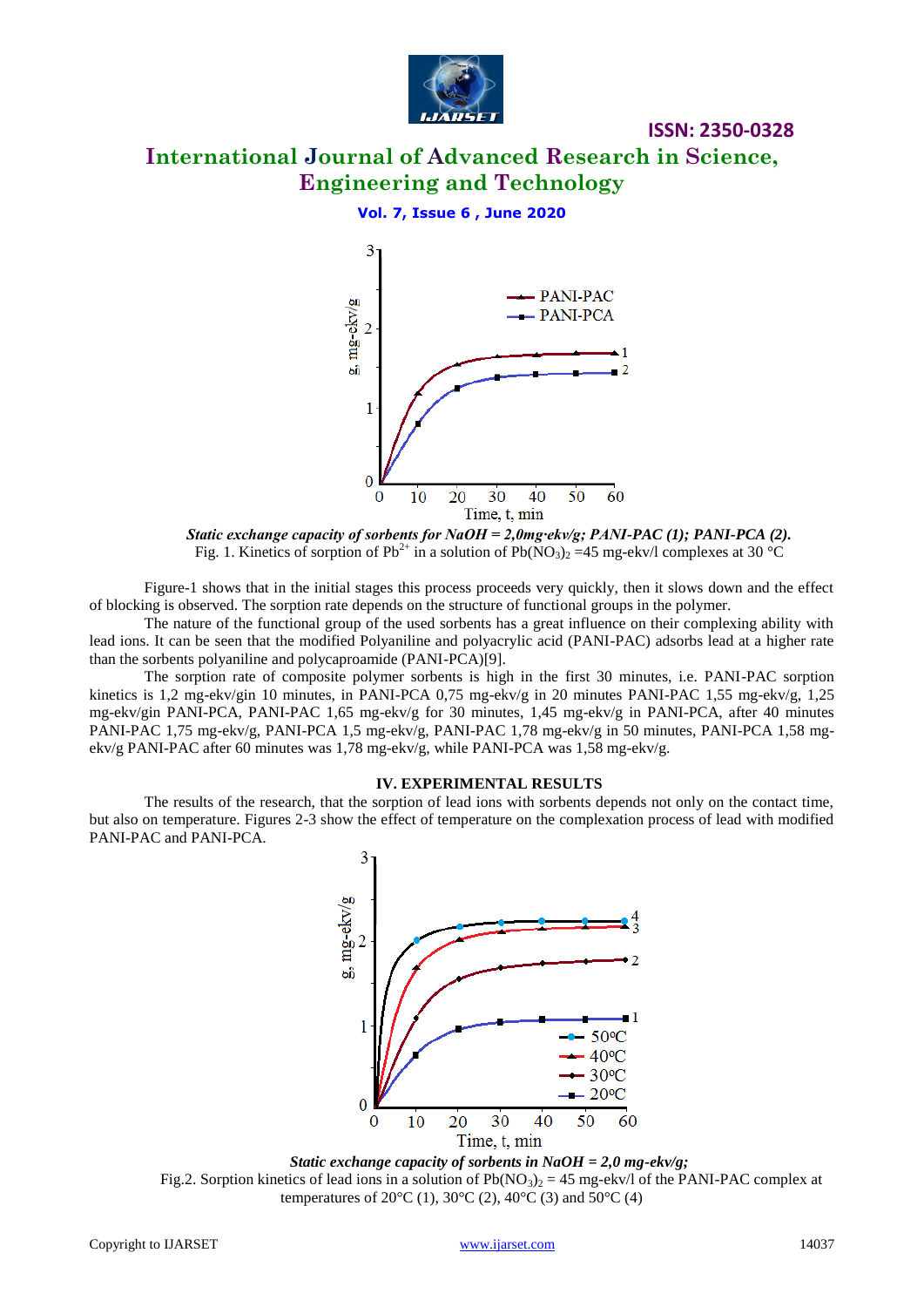

### **International Journal of Advanced Research in Science, Engineering and Technology**

### **Vol. 7, Issue 6 , June 2020**

Figure 2 shows that, with increasing temperature, the composite polymer sorbent based on PANI-PAC increases the kinetics of sorption of lead ions. This process can be explained by chemical sorption.



*Static exchange capacity of sorbents in NaOH=2,0 mg-ekv/g;* Fig.3. Sorption kinetics of lead ions in a solution of  $Pb(NO_3)_2 = 45$  mg-ekv/l of the PANI-PCA complex at temperatures of  $20^{\circ}C(1)$ ,  $30^{\circ}C(2)$ ,  $40^{\circ}C(3)$  and  $50^{\circ}C(4)$ 

As can be seen from Figures 2-3, the best results were obtained at 50°C. After 50°C, the kinetics of sorption does not change.

We can also see in Figure 2-3 that the CPS sorption kinetics change rapidly during the first 20 minutes and the sorption kinetics changes slowly over the next minutes.

Next, we investigated the kinetic sorption of a composite polymer sorbent with fillers.



Fig. 4. Sorption kinetics of lead ions in a solution $Pb(NO_3)_2 = 45$  mg-ekv/l of the PANI-PAC complex at a temperature of 30°C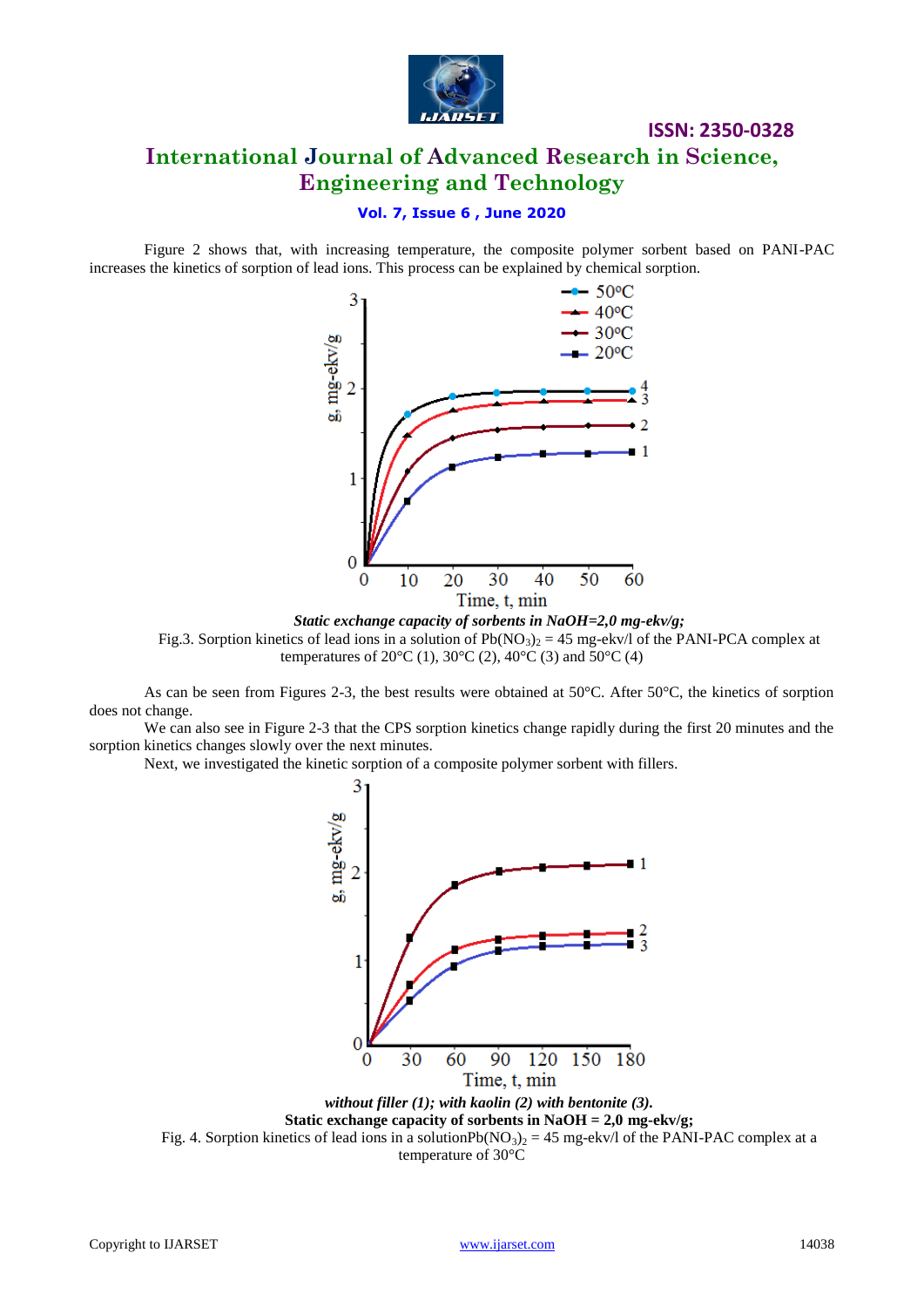

**International Journal of Advanced Research in Science, Engineering and Technology**

### **Vol. 7, Issue 6 , June 2020**



From the results of the study in Figures 4-5, it can be seen that a composite polymer sorbent with bentonite filler sorb better ions of lead in a solution of lead nitrate than sorbents without filler and kaolin filler.

Next, we studied the kinetics of sorption of composite polymer sorbents from a kaolin filler in the temperature range from 20 to 50 °C.



*Static exchange capacity of sorbents in NaOH = 2,0 mg-ekv/g;* Fig.6. Sorption kinetics of lead ions in a solution of  $Pb(NO_3)_2 = 45$  mg-ekv/l of the PANI-PAC complex with kaolin at temperatures of  $20^{\circ}C(1)$ ,  $30^{\circ}C(2)$ ,  $40^{\circ}C(3)$  and  $50^{\circ}C(4)$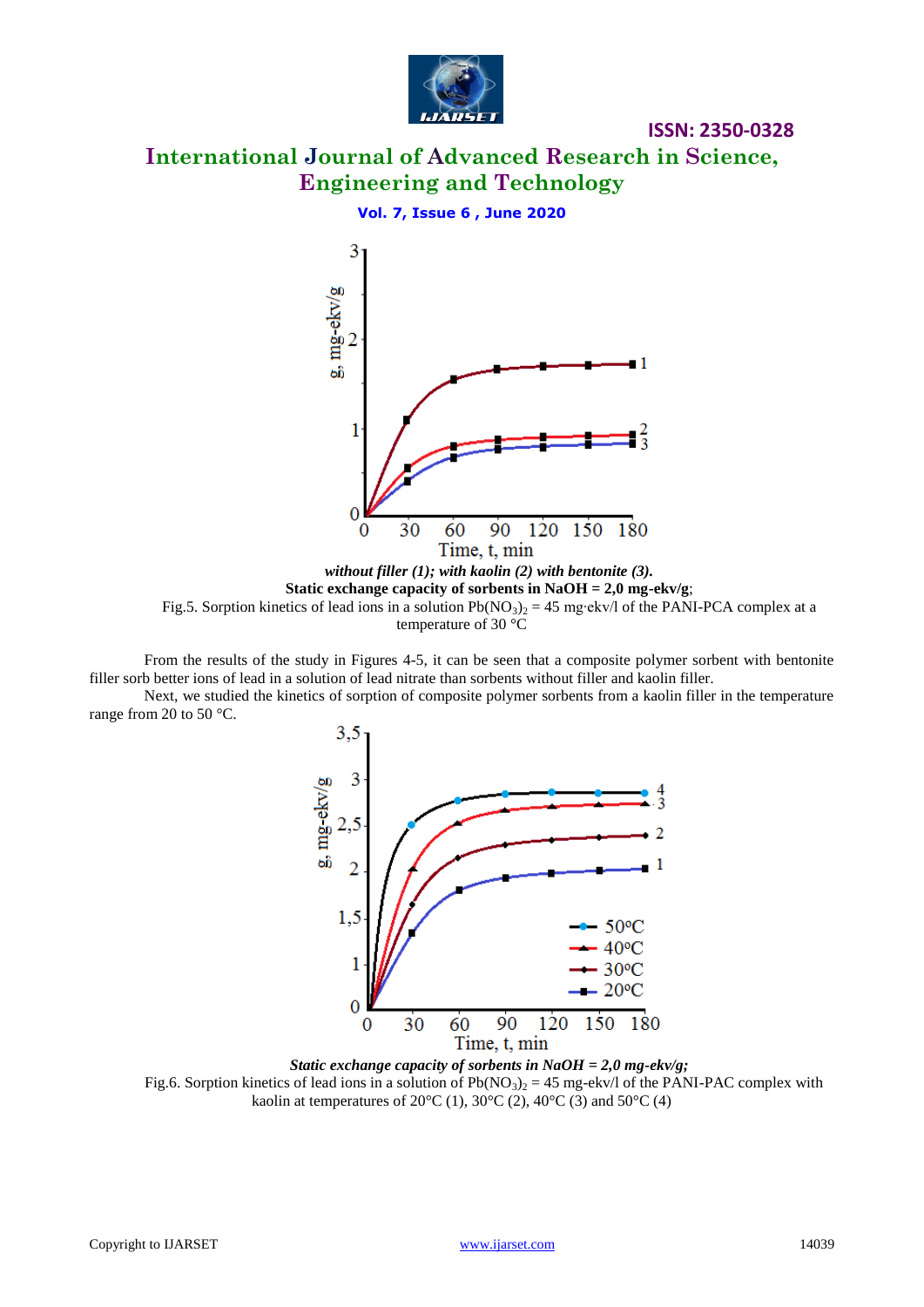

# **International Journal of Advanced Research in Science, Engineering and Technology**

### **Vol. 7, Issue 6 , June 2020**



*Static exchange capacity of sorbents in NaOH = 2,0 mg-ekv/g;* Fig.7. Sorption kinetics of lead ions in a solution of  $Pb(NO<sub>3</sub>)<sub>2</sub> = 45$  mg-ekv/l of the PANI-PCA complex with kaolin at temperatures of 20°C (1), 30°C (2), 40°C (3) and 50°C (4)

Figures 6-7 show that the rate of sorption of the composite polymer sorbent increases with hanging temperature.

Next, we studied the kinetics of sorption of composite polymer sorbents from a bentonite filler in the temperature range from 20 to 50°C.



*Static exchange capacity of sorbents in NaOH=2,0 mg-ekv/g;* Fig.8. Sorption kinetics of lead ions in a solution of  $Pb(NO<sub>3</sub>)<sub>2</sub>=45$  mg-ekv/l of the PANI-PAC complex with bentonite at temperatures of  $20^{\circ}C(1)$ ,  $30^{\circ}C(2)$ ,  $40^{\circ}C(3)$  and  $50^{\circ}C(4)$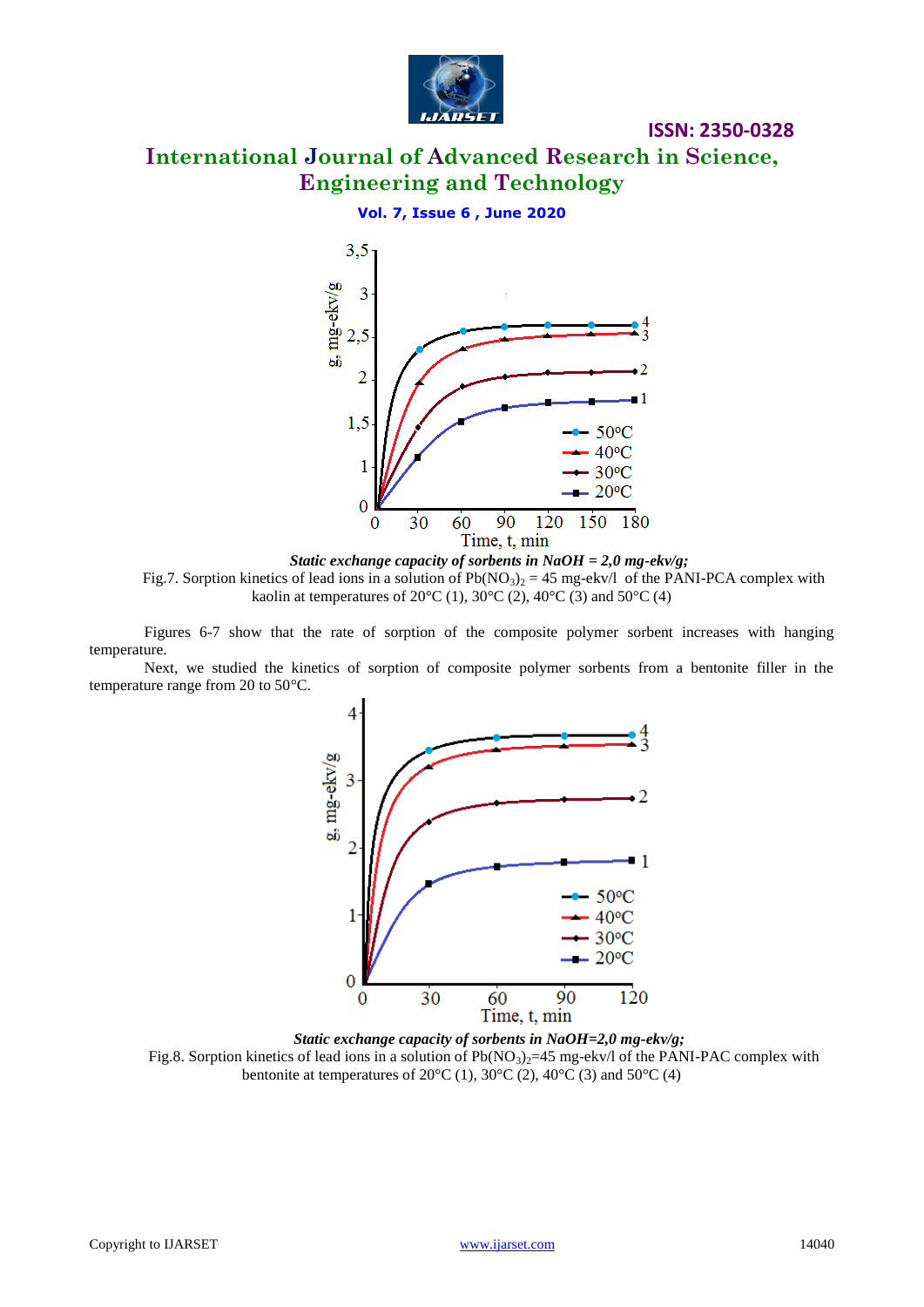

# **International Journal of Advanced Research in Science, Engineering and Technology**

### **Vol. 7, Issue 6 , June 2020**



*Static exchange capacity of sorbents in NaOH=2,0 mg-ekv/g;* Fig.9. Sorption kinetics of lead ions in a solution of  $Pb(NO<sub>3</sub>)<sub>2</sub> = 45$  mg-ekv/l of the PANI-PCA complex with bentonite at temperatures of  $20^{\circ}$ C (1),  $30^{\circ}$ C (2),  $40^{\circ}$ C (3) and  $50^{\circ}$ C (4)

As can be seen from Figures 8–9, with increasing temperature, the efficiency of sorption of lead ions in a solution of lead nitrate of a composite polymer sorbent with bentonite fillers increases compared to a filler and a kaolin filler of a composite polymer sorbent.

Next, we studied the sorption kinetics of various composite polymer sorbents in the temperature range of 20– 50 °С.



Fig.10. Sorption kinetics of lead ions in a solution of Pb(NO<sub>3</sub>) = 45 mg⋅ekv/l of the PANI-PAC (1) complex, PANI-PAC+K (2), PANI-PAC+B (3) at temperatures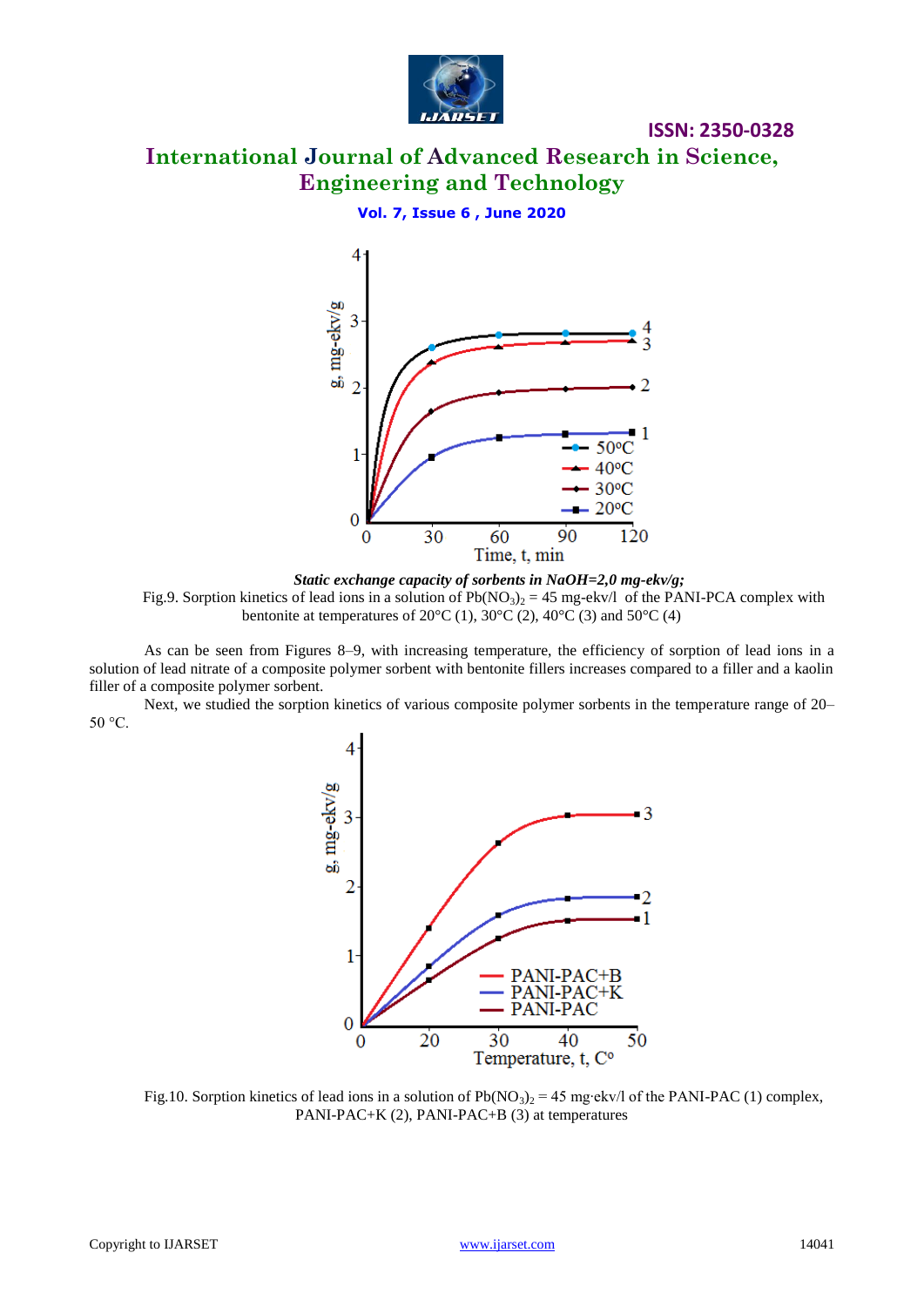

# **International Journal of Advanced Research in Science, Engineering and Technology**

**ISSN: 2350-0328**

### **Vol. 7, Issue 6 , June 2020**



Fig. 11. Sorption kinetics of lead ions in a solution of Pb(NO<sub>3</sub>)<sub>2</sub> = 45 mg⋅ekv/l of the PANI-PCA (1) complex, PANI-PCA + K  $(2)$ , PANI-PCA + B  $(3)$  at temperatures

The figures show that with increasing temperature from 20°C to 50°C the sorption speed of the metal and its content in the sorbent increases. The process of metal sorption by sorbents depends not only on temperature, but also on the SEC of the sorbent. It can be seen from the figures that an increase in the SEC of sorbents by NaOH leads to an increase in the sorption rate and the amount of metal absorbed. From these figures, the rate constants of sorption of metal ions with the sorbents PANI-PAC+B and PANI-PCA+B were calculated. As can be seen from the figures, with increasing temperature, the sorption of metal ions increases and the complex formation process of non-ferrous, heavy and noble metals with sorbents is accelerated.

#### **V. CONCLUSION AND FUTURE WORK**

Thus, the high sorption of lead ions of composite polymer sorbents depends on the nature of the functional groups in the sorbent and the mineral fillers added to it. An improvement in the physicochemical and mechanical properties of composites filled with various mineral fillers is shown[10-11].

According to the results of experimental studies, it is revealed that when a composite polymer sorbent is immersed in an aqueous solution of  $Pb(NO_3)$ , effective sorption of lead ions proceeds with the formation of a triple (polymer-metal-polymer) complex. As a result of sorption of lead ions, a more significant increase in PANI-PAC+B is observed compared to PANI-PCA+B by a factor of 2–3.

#### **REFERENCES**

[2].Kasaikin V.A. Polymer-coloidal polyelectrolyte complexes.Obtaining, structure, properties.M., Moscow State University.1988.-pp 122.

[3].Kamalova D.I., Umarov.A.,NegmatovS.EPR – spectroscopic research of structure of soot filled polystyrene // IJARSET. International journal advanced research in science, engineering and technology. India. May.2019. Volume 6.Issue 5. pp. 9364-9369.

[4]. Umarov A.V., Kamalova D.I. Study of the characteristic features of the strongestbroadening of the EPR signal in polystyrene-basedpolymer compositions. // SCIREA. Journal of Chemistry. March 9, 2020. Volume 5.Issue 1.February. 2020.

[5]. Karimova D.A. Studies of the properties of polymer-polymer complexes and composite materials based on them // Mountain Bulletin of Uzbekistan, scientific, technical and industrial journal // Navai, 2006. № 1.рр. 66-68.

[8]. Tukhtayev F.S., Negmatova K.S., Negmatov S.S., KarimovaD.A.. Research of magnetic characteristics electro conductive composition polymeric sorbent // "Austrian Journal of technical and natural sciences." № 5-6. May-June. Austria. 2019.

[9]. Kamalova D.I., Negmatov S.S.UmarovA.V.Abed N.S.Research of structure and physical and chemical properties polystyrene compositions it is filled with the Angren secondary kaolin.//X International correspondence scientific specialized conference «International scientific review of the problems of natural sciences and medicine». USA, Boston. April 2-3, 2019. pp 6-9.

<sup>[1].</sup> Bekturov EA, Bimendina LA, Interpolymer complexes of Alma-Ata."Science", 1977.–pp 16.

<sup>[6].</sup> Tukhtaev F.S., Karimova D. A. Study of the structural composition of the polymer - polymers based on polyaniline and various polyacids by spectroscopic methods of ultraviolet and nuclear magnetic resonance // Messenger TSTU. 2017. № 4.рр 124-129.

<sup>[7].</sup> F.S. Tukhtaev, D.A. Karimova, E.Sh.Zhumaev. Electron-microscopic studies of polymer-polymer compositions based on polyaniline and polyacids // "Composite materials". 2017. № 4.рр 45-49.